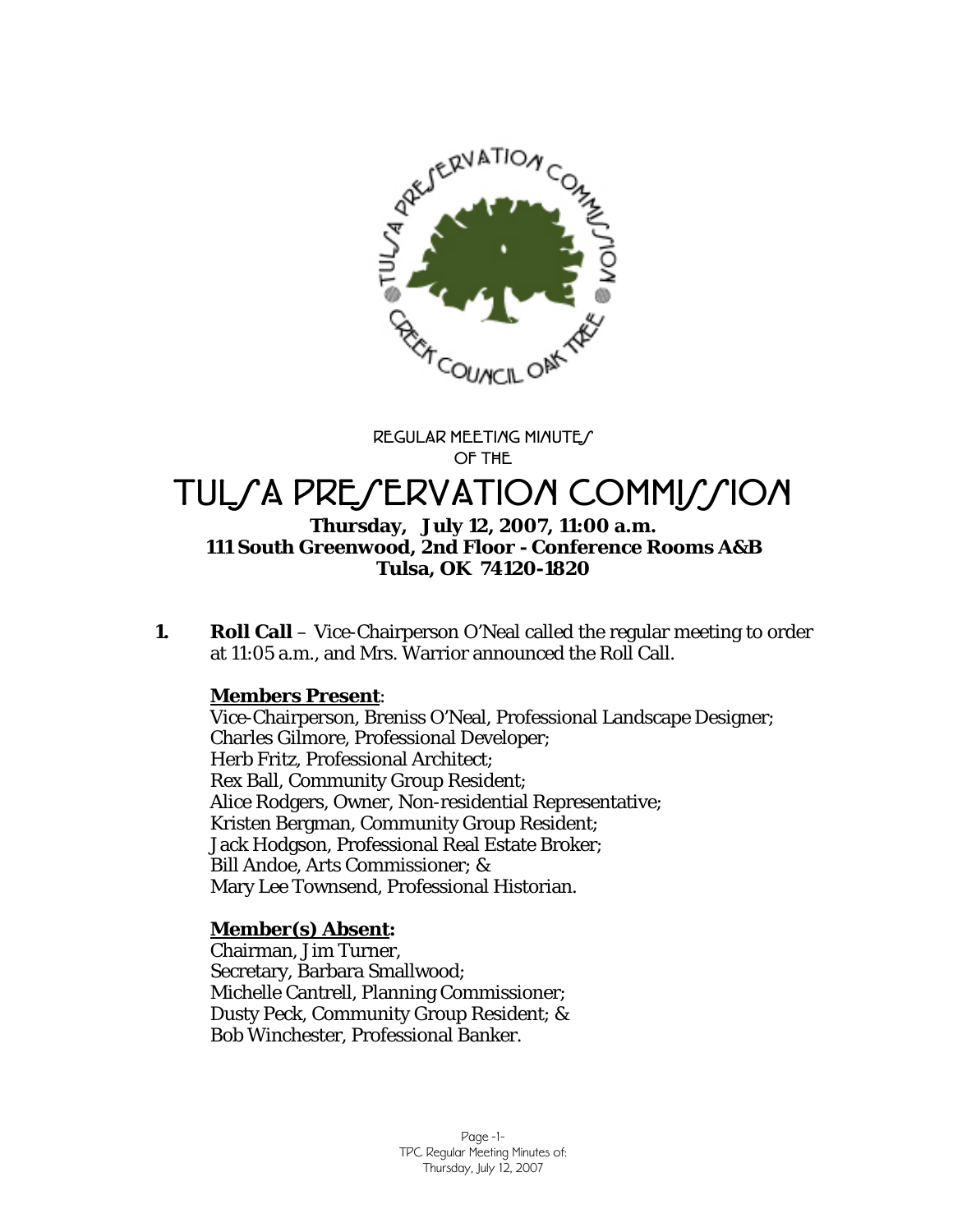## **Others Present:**

Amanda DeCort, Ed Sharrer, Fannie Warrior, Kurt Ackermann, Beji Malek, Chris & JoAnn Armstrong, David Breed, & Doug Campbell.

# **2. Approval of Meeting Minutes:**

# **a. Special Meeting Minutes of 05-24-2007; &**

**b. Regular Meeting Minutes of June 14, 2007** 

Vice-Chairperson O'Neal asked if there was a motion on the floor to approve the special meeting minutes of May 24, 2007.

Commissioner Townsend made a motion to approve the Special Meeting Minutes of May 24, 2007, as presented. Commissioner Bergman seconded.

## **Roll Call Vote to Approve Special Meeting Minutes for May 24, 2007:**

Vice-Chairperson O'Neal – Aye; Herb Fritz – Abstain; Charles Gilmore – Was not present during this vote; Jack Hodgson – Abstain; Mary Lee Townsend – Aye; Rex Ball – Aye; Bill Andoe – Aye; Kristen Bergman – Aye; & Alice Rodgers - Aye. The motion was **Approved by Majority by members present and voting.** 

Vice-Chairperson O'Neal asked if there was a motion on the floor to approve the regular meeting minutes of June 14, 2007.

Commissioner Townsend made a motion to approve the Regular Meeting Minutes of June 14, 2007, as presented. Commissioner Bergman seconded.

## **Roll Call Vote to Approve Regular Meeting Minutes for June 14, 2007:**

Vice-Chairperson O'Neal – Aye; Herb Fritz – Aye; Charles Gilmore – Was not present during this vote; Jack Hodgson – Aye; Mary Lee Townsend – Aye; Rex Ball – Aye;

> Page -2- TPC Regular Meeting Minutes of: Thursday, July 12, 2007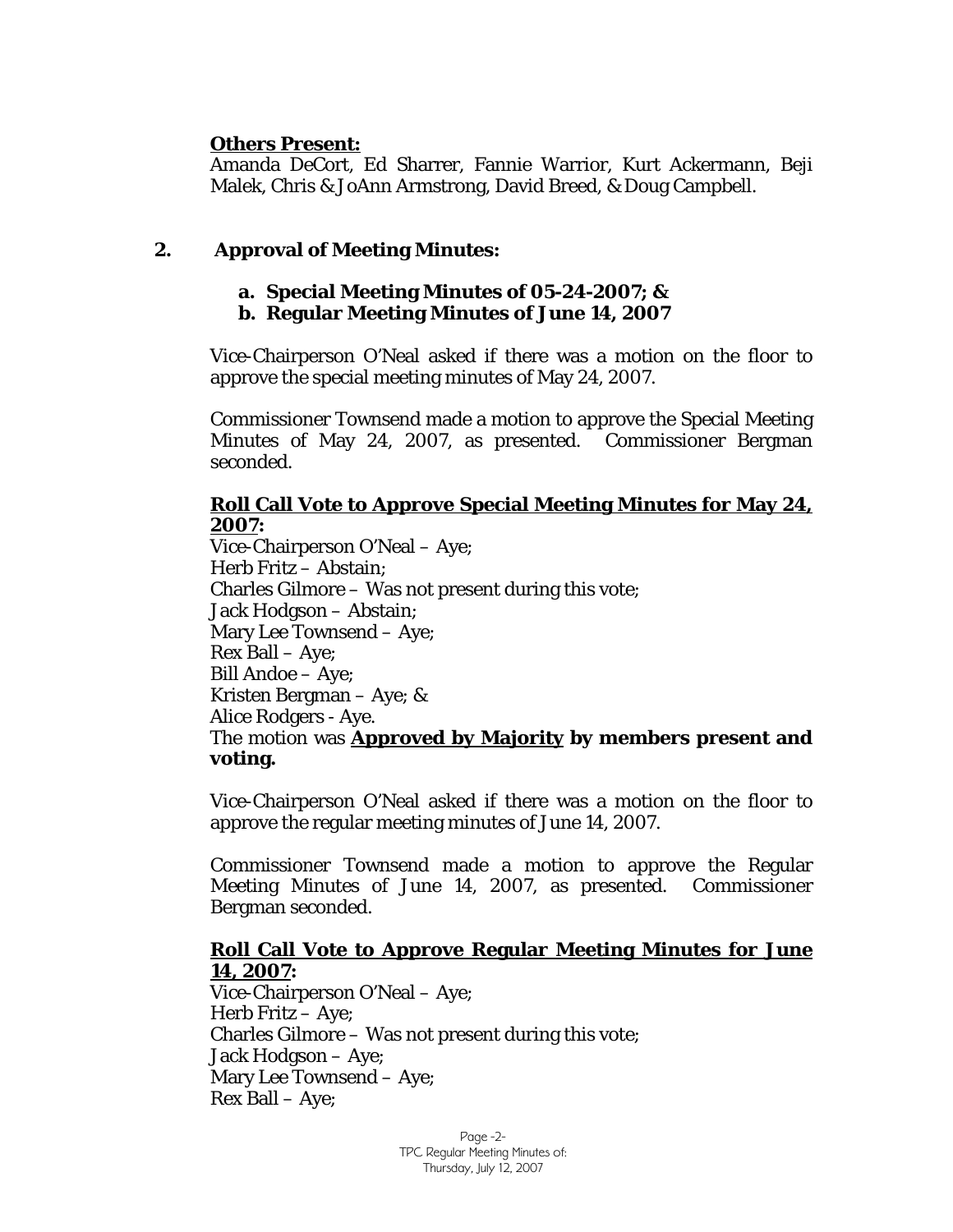Bill Andoe – Aye; Kristen Bergman – Aye; & Alice Rodgers - Aye. The motion was **Approved Unanimously by members present and voting.** 

# **3. Unfinished Business**

# **a. COA Subcommittee Report**

## **i. Announcement of Conflicts of Interest**

Vice-Chairperson O'Neal asked the Commission if anyone had a conflict of interest with any of the Certificates of Appropriateness (COA) Requests that would be brought before the board for review. No one responded to having a conflict of interest with any of the proposals.

## **ii. Applications for Certificate of Appropriateness**

Vice-Chairperson O'Neal briefly informed the COA applicants of the COA processing procedures of how their proposals would be reviewed by the Tulsa Preservation Commission for a final determination.

Staff informed Vice-Chairperson O'Neal that Bill Powers, COA applicant #1 was unable to attend this meeting; and that he would like to have permission from the Chair to move to COA applicant #2, Beji Malek because she was present.

Vice-Chairperson O'Neal gave Mr. Sharrer permission to move to agenda item, COA applicant #2, Beji Malek.

#### **2. 1744 S. Yorktown Avenue (Yorktown) Applicant: Beji Malek Request: Construct new S-shaped flagstone walk from curb to front porch, approximately 4' wide, with three steps along length due to grade of lot. COA Subcommittee Complete Application Date: 07-10-2007**

Mr. Sharrer presented Ms. Beji Malek's Certificate of Appropriateness application to the Commission for a final review. Photographs and drawings were available for review and a slide presentation was shown about the historic home in the Yorktown neighborhood district.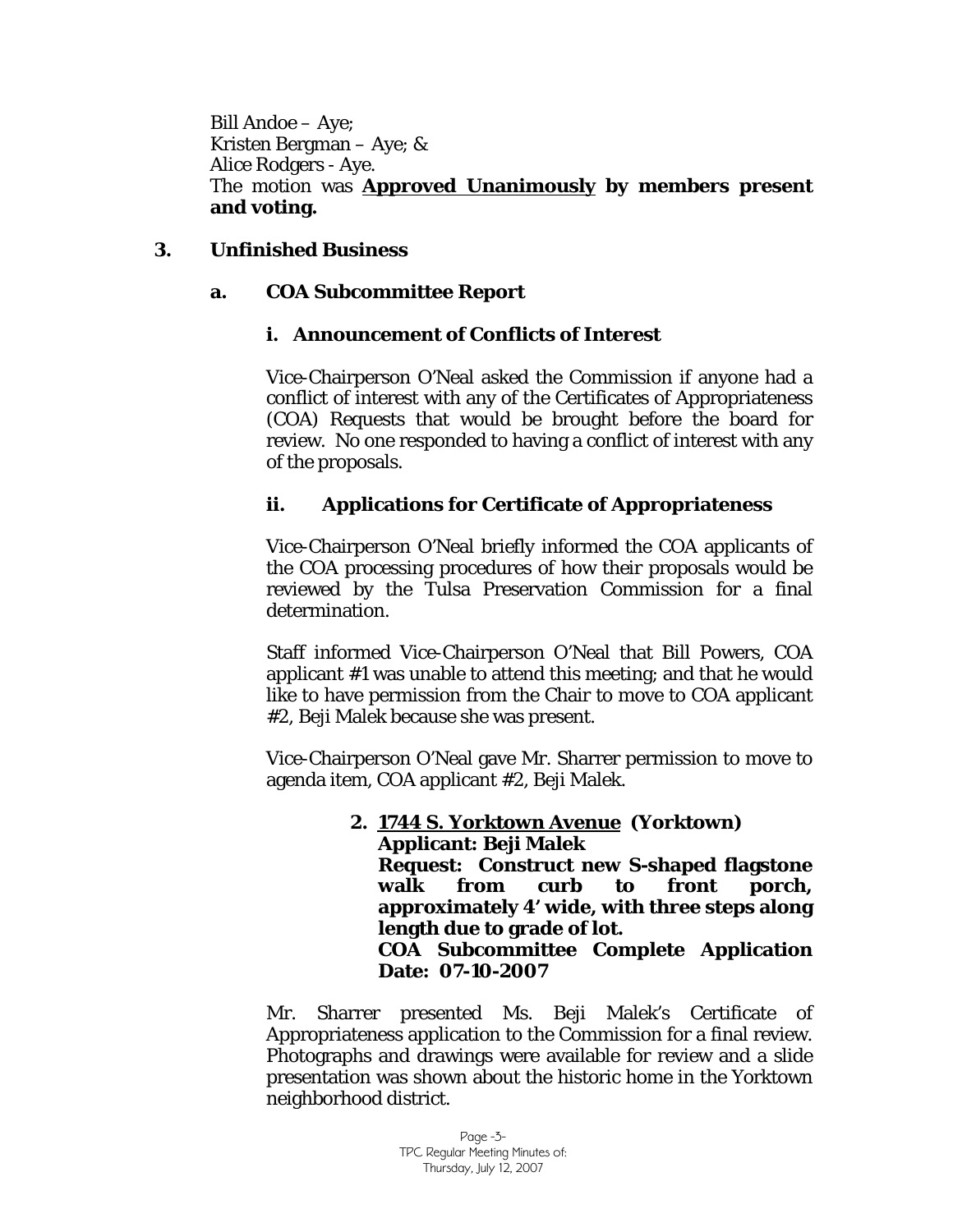Mr. Sharrer stated that Ms. Malek plans to construct a new Sshaped flagstone walk from the curb to the front porch of the structure. He stated that the new S-shaped flagstone walk will be approximately 4' wide, with three (3) steps along the length of the walk due to the grade of the lot. Mr. Sharrer stated that the grade of the dirt will blend up to the level of the walk way.

Mr. Sharrer presented a photograph of Ms. Malek's home to the Commission that was taken in March, 2000 during a comprehensive survey of Yorktown that shows no walk way at the residence at that time. Mr. Sharrer stated that about a block south of Ms. Malek's house on the corner of 19<sup>th</sup> & Yorktown that this residence has a flagstone walk from the curb that leads to the front door; and across the street on the southwest corner of 19th  $\&$ Yorktown that there is another flagstone path that leads to the front door as Ms. Malek is proposing for her home.

Mr. Sharrer read the appropriate design guidelines for this proposal for *Additions in Yorktown.* 

Mr. Sharrer stated that there is another flagstone walk east of Ms. Malek's home on 19<sup>th</sup> & Zunis that has a S-shaped flagstone path that leads to the front of the property.

Vice-Chairperson O'Neal asked Ms. Malek if she had anything to add to Mr. Sharrer's presentation. Ms. Malek responded by stating that she didn't have any information to add to the presentation because Mr. Sharrer had pretty well covered everything.

Vice-Chairperson O'Neal asked Commissioner Fritz to please give his report of the recommendation that was made on this proposal at the COA Subcommittee meeting.

Commissioner Fritz stated that the COA Subcommittee considered Ms. Malek's application to be complete after being reviewed at the July 10, 2007 meeting. He stated that the COA Subcommittee recommended by a unanimous vote to approve Ms. Malek's proposal for *Additions* in the Yorktown Historic District based on the guidelines. Commissioner Fritz commented on Ms. Malek's proposal stating that he and the Subcommittee thought that it was very well done.

Vice-Chairperson O'Neal opened the floor for a motion to be made. Commissioner Fritz made a motion to support the COA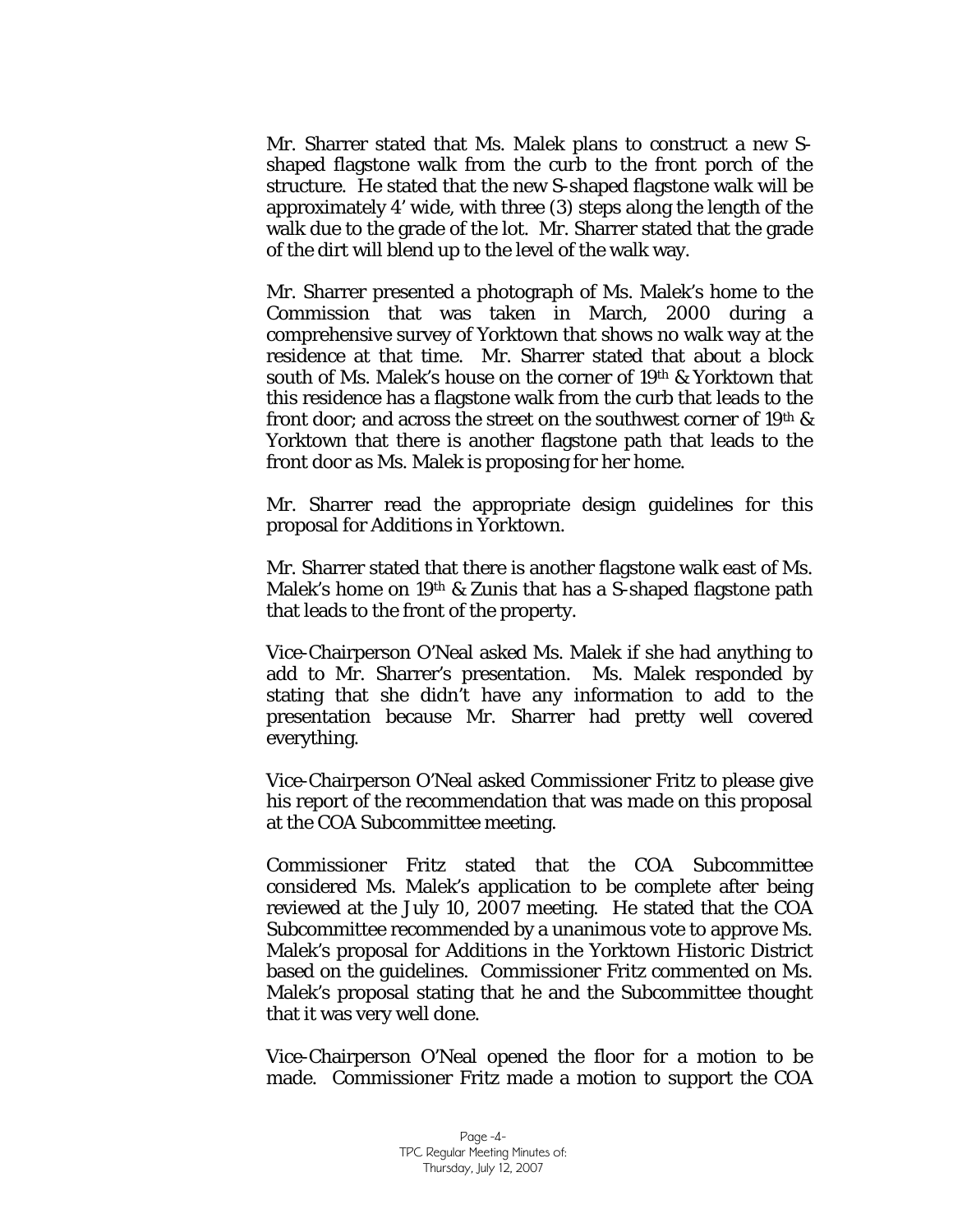Subcommittee's recommendation to approve Ms. Malek's application as presented. Commissioner Andoe seconded.

Vice-Chairperson O'Neal then opened the floor to the Commission for discussion, comments and/or for any questions it may have. No one responded.

Vice-Chairperson O'Neal asked Mrs. Warrior to please call roll.

#### **Roll Call Vote to Approve Beji Malek's application w/o conditions:**

Vice-Chairperson O'Neal – Aye; Herb Fritz – Aye; Charles Gilmore – Aye; Jack Hodgson – Aye; Mary Lee Townsend – Aye; Rex Ball – Aye; Bill Andoe – Aye; Kristen Bergman – Aye; & Alice Rodgers - Aye. The motion was **Approved Unanimously by members present and voting.** 

*The Tulsa Preservation Commission Approved Ms. Beji Malek's proposal based on guidelines for Building Site, B1.1.2 & B1.1.3 for Additions to Existing Residential Structures for the Yorktown Historic District.* 

> **3. 205 E. 18th Street (North Maple Ridge) Applicant: Chris & JoAnn Armstrong Request: 1) Remove asbestos siding and replace with textured Masonite lap siding with 6" exposure, matching dimensions and orientation of original siding; COA Subcommittee Complete Application Date: 07-10-2007**

Mr. Sharrer presented Part 1 of 2 parts of Chris & JoAnn Armstrong's Certificate of Appropriateness application to the Commission for a final review. Photographs and drawings were available for review and a slide presentation was shown about the historic home in the North Maple Ridge neighborhood district.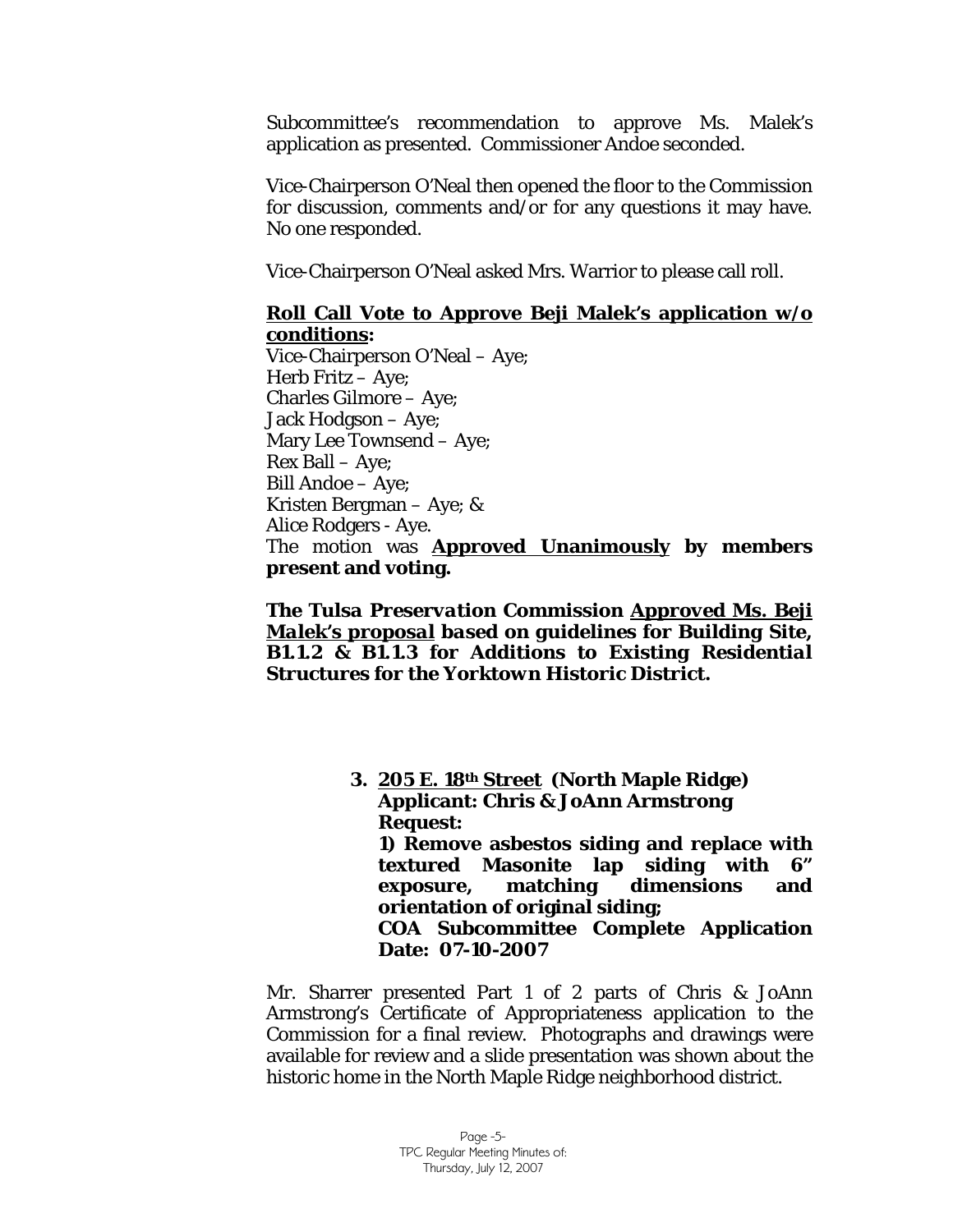Mr. Sharrer stated that the Armstrongs plan to remove the asbestos siding from the structure; and replace it with textured Masonite lap siding with 6" exposure. Mr. Sharrer stated that the dimensions will match with the orientation of the original siding;

Mr. Sharrer read the appropriate design guidelines for Part 1 of this proposal for *Rehabilitation in North Maple Ridge.* 

Vice-Chairperson O'Neal asked the Armstrongs if they had anything to add to Mr. Sharrer's presentation. The Armstrongs responded by stating that they didn't have any information to add to the presentation due to Mr. Sharrer presenting their proposal very well.

Vice-Chairperson O'Neal asked Commissioner Fritz to please give his report of the recommendation that was made on Part 1 of this proposal at the COA Subcommittee meeting.

Commissioner Fritz stated that the COA Subcommittee considered Part 1 of Chris & JoAnn Armstrong's application to be complete after being reviewed at the July 10, 2007 meeting. He stated that the COA Subcommittee recommended by a unanimous vote to approve Part 1 of the Armstrong's proposal for *Rehabilitation* in the North Maple Ridge Historic District with conditions:

> ◊ That the Armstrongs match the existing original siding underneath the asbestos siding

Vice-Chairperson O'Neal opened the floor for a motion to be made. Commissioner Fritz made a motion to support the COA Subcommittee's recommendation to approve Part 1 of the Armstrong's application. Commissioner Bergman seconded.

Vice-Chairperson O'Neal then opened the floor to the Commission for discussion, comments and/or for any questions it may have. No one responded.

Vice-Chairperson O'Neal asked Mrs. Warrior to please call roll.

#### **Roll Call Vote to Approve Part 1 of Chris & JoAnn Armstrong's application w/conditions:**

Vice-Chairperson O'Neal – Aye; Herb Fritz – Aye; Charles Gilmore – Aye;

> Page -6- TPC Regular Meeting Minutes of: Thursday, July 12, 2007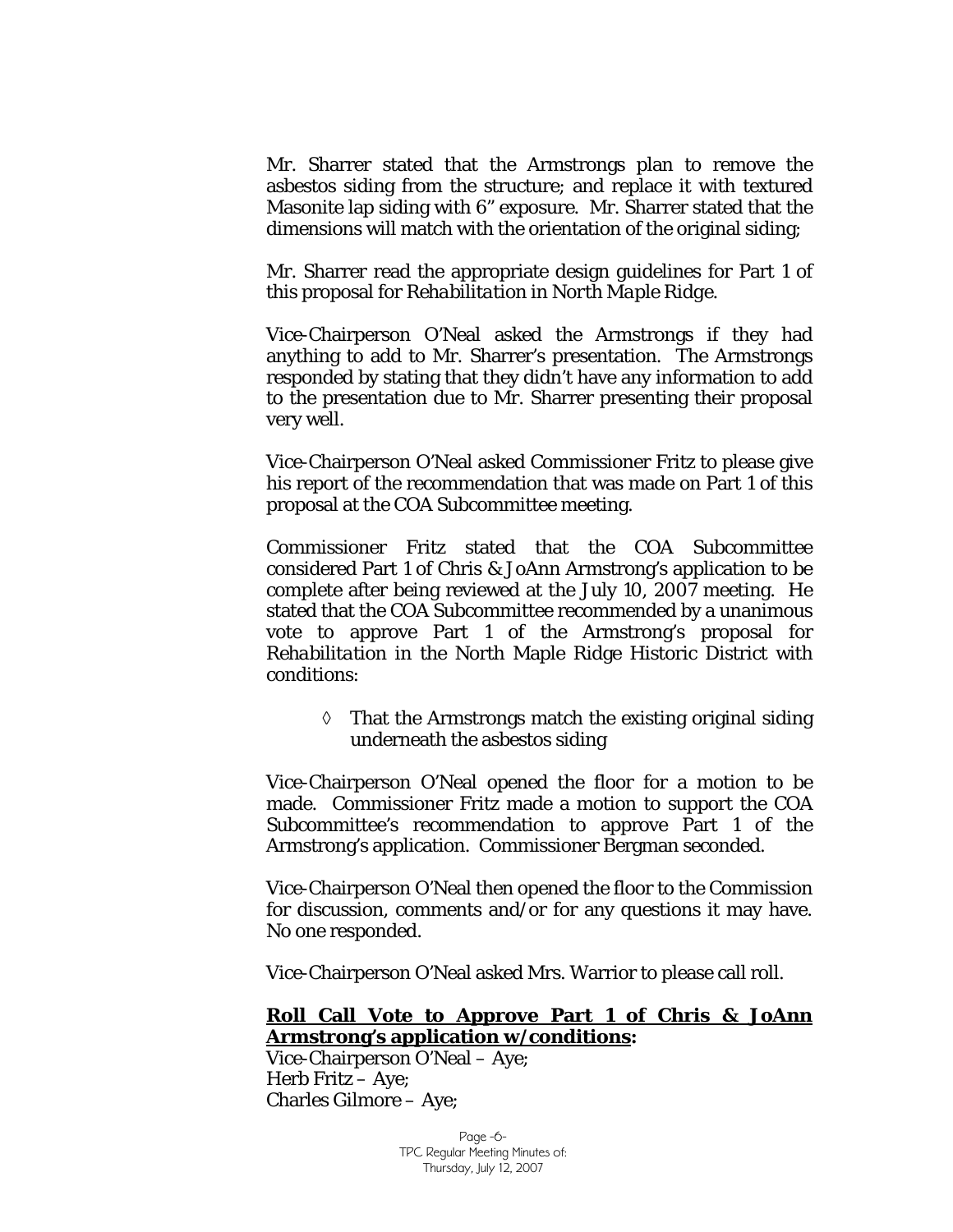Jack Hodgson – Aye; Mary Lee Townsend – Aye; Rex Ball – Aye; Bill Andoe – Aye; Kristen Bergman – Aye; & Alice Rodgers - Aye. The motion was **Approved Unanimously by members present and voting.** 

*The Tulsa Preservation Commission Approved Part 1 of 2 Parts of Chris & JoAnn Armstrong's proposal based on guidelines for Building Wall Materials, A1.1.1 & A1.1.2 for Rehabilitation of Existing Buildings for the North Maple Ridge Historic District.* 

> **3. 205 E. 18th Street (North Maple Ridge) Applicant: Chris & JoAnn Armstrong Request: 2) Remove deteriorated Prairie 9-over-1 wood windows and replace with new Prairie 9-over-1 vinyl windows; COA Subcommittee Complete Application Date: 07-10-2007**

Mr. Sharrer presented Part 2 of 2 parts of Chris & JoAnn Armstrong's Certificate of Appropriateness application to the Commission for a final review. Photographs and drawings were available for review and a slide presentation was shown about the historic home in the North Maple Ridge neighborhood district.

Mr. Sharrer stated that the Armstrongs plan to remove the deteriorated Prairie style 9-over-1 wood windows; and replace them with new Prairie style 9-over-1 vinyl windows. Mr. Sharrer stated that he has inspected the Armstrongs wood windows himself. He stated that he found quite a bit of rot on the bottom window sashes of the windows. Mr. Sharrer stated that most of the muntins were missing from the windows; and that someone had sanded the muntins all the way down to the reveal on the other windows that did have muntins on them. Mr. Sharrer stated that he believes that the Armstrong's windows are in poor condition to where they should be replaced.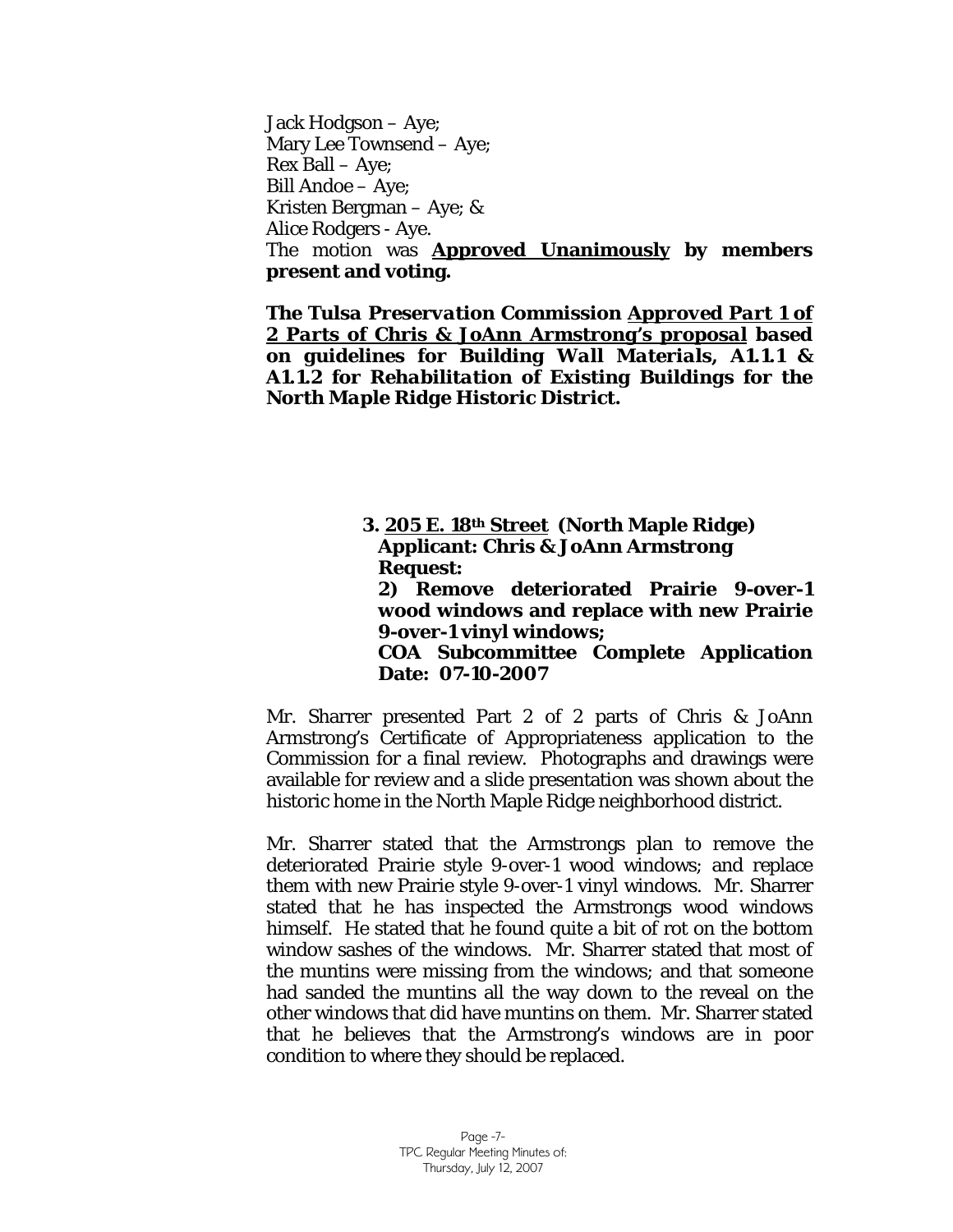Mr. Sharrer read the appropriate design guidelines for Part 2 of this proposal for *Rehabilitation in North Maple Ridge.* 

Vice-Chairperson O'Neal asked the Armstrongs if they had anything to add to Mr. Sharrer's presentation. The Armstrongs responded by stating that they didn't have any information to add.

Vice-Chairperson O'Neal asked Commissioner Fritz to please give his report of the recommendation that was made on Part 2 of this proposal at the COA Subcommittee meeting.

Commissioner Fritz stated that the COA Subcommittee considered Part 2 of Chris & JoAnn Armstrong's application to be complete after being reviewed at the July 10, 2007 meeting. He stated that the COA Subcommittee recommended by a majority vote to approve Part 2 of the Armstrong's proposal for *Rehabilitation* in the North Maple Ridge Historic District with conditions:

> ◊ That the Armstrongs add exterior muntin pattern details to the windows

Vice-Chairperson O'Neal opened the floor for a motion to be made. Commissioner Fritz made a motion to support the COA Subcommittee's recommendation to approve Part 2 of the Armstrong's application. Commissioner Hodgson seconded.

Vice-Chairperson O'Neal then opened the floor to the Commission for discussion, comments and/or for any questions it may have. No one responded.

Vice-Chairperson O'Neal asked Mrs. Warrior to please call roll.

## **Roll Call Vote to Approve Part 2 of Chris & JoAnn Armstrong's application w/conditions:**

Vice-Chairperson O'Neal – Aye; Herb Fritz – Aye; Charles Gilmore – Aye; Jack Hodgson – Aye; Mary Lee Townsend – Aye; Rex Ball – Aye; Bill Andoe – Aye; Kristen Bergman – Aye; & Alice Rodgers - Aye. The motion was **Approved Unanimously by members present and voting.**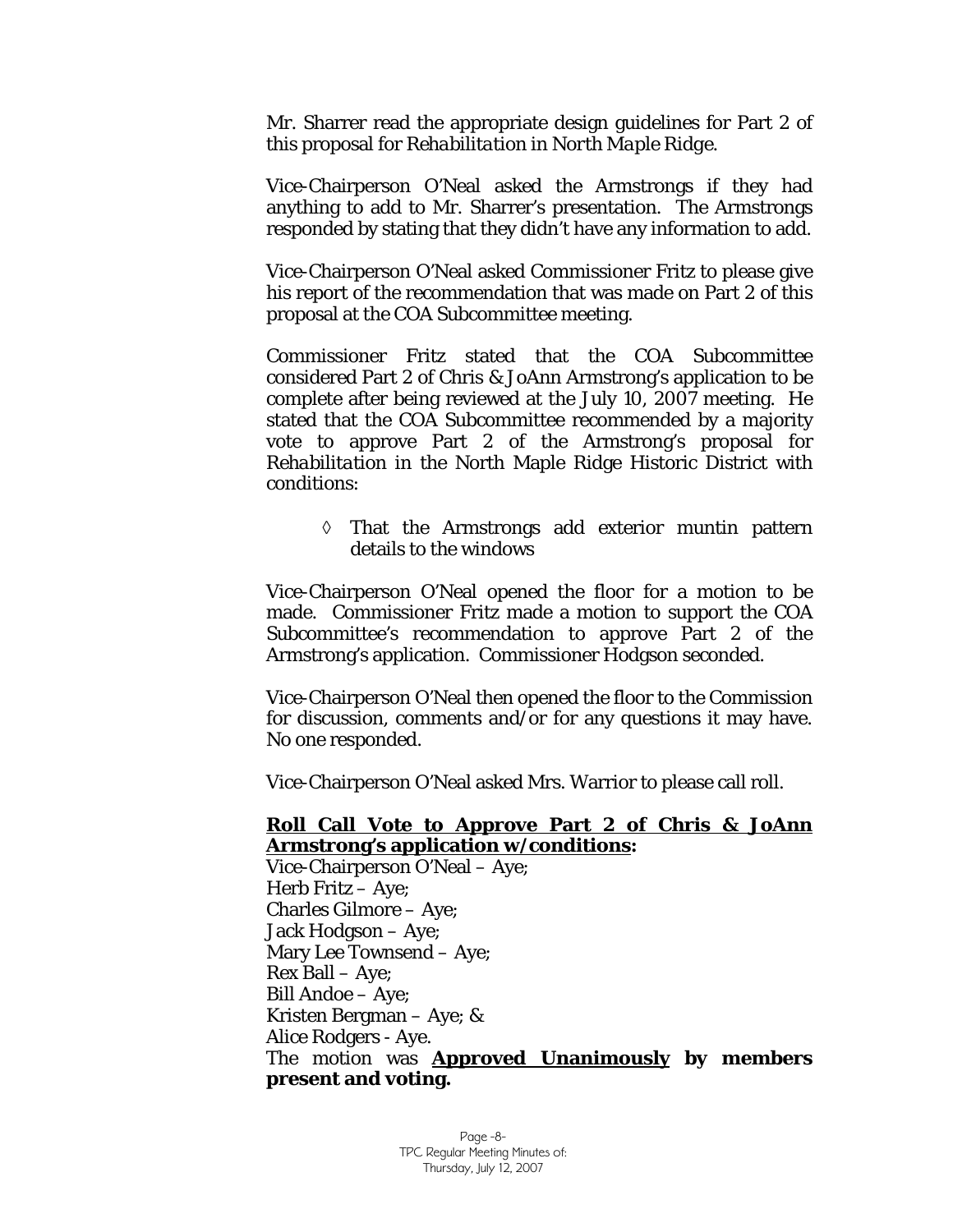*The Tulsa Preservation Commission Approved Part 2 of 2 Parts of Chris & JoAnn Armstrong's proposal based on guidelines for Windows and Doors, A1.2.1, A1.1.2, and A1.1.3 for Rehabilitation of Existing Buildings for the North Maple Ridge Historic District.* 

Vice-Chairperson O'Neal moved back to COA agenda item #1, Bill Powers.

> **1. 1015 E. 19th Street (North Maple Ridge) Applicant: Bill Powers Request: Construct two-story addition on northeast corner of house according to plans submitted. COA Subcommittee Complete Application Date: 07-10-2007**

Mr. Sharrer presented Mr. Bill Powers' Certificate of Appropriateness application to the Commission. Photographs and drawings were available for review and a slide presentation was shown about the historic structure in North Maple Ridge.

Mr. Sharrer stated that Mr. Powers plans to construct a two-story addition on the northeast corner of the house. He stated that the existing deck attached to the structure will be removed; and the new two-story addition will be constructed in its place. Mr. Sharrer stated that from the trim board on the northeast corner of the structure moving south that the entire elevation will be untouched; and that it will not be altered at all.

Mr. Sharrer stated that the windows will be six-over-one wood windows with trim to match the existing; and the siding will also match the existing. Mr. Sharrer stated that the entablature detailing will be repeated on the new addition of the structure. He presented to the Commission a photo illustration of the new twostory addition (not to scale.)

Mr. Sharrer read the appropriate design guidelines for this proposal for *Additions in North Maple Ridge.* 

Vice-Chairperson O'Neal announced that Mr. Powers was unable to attend the meeting.

Vice-Chairperson O'Neal asked Commissioner Fritz to please give his report of the recommendation that was made on this proposal at the COA Subcommittee meeting.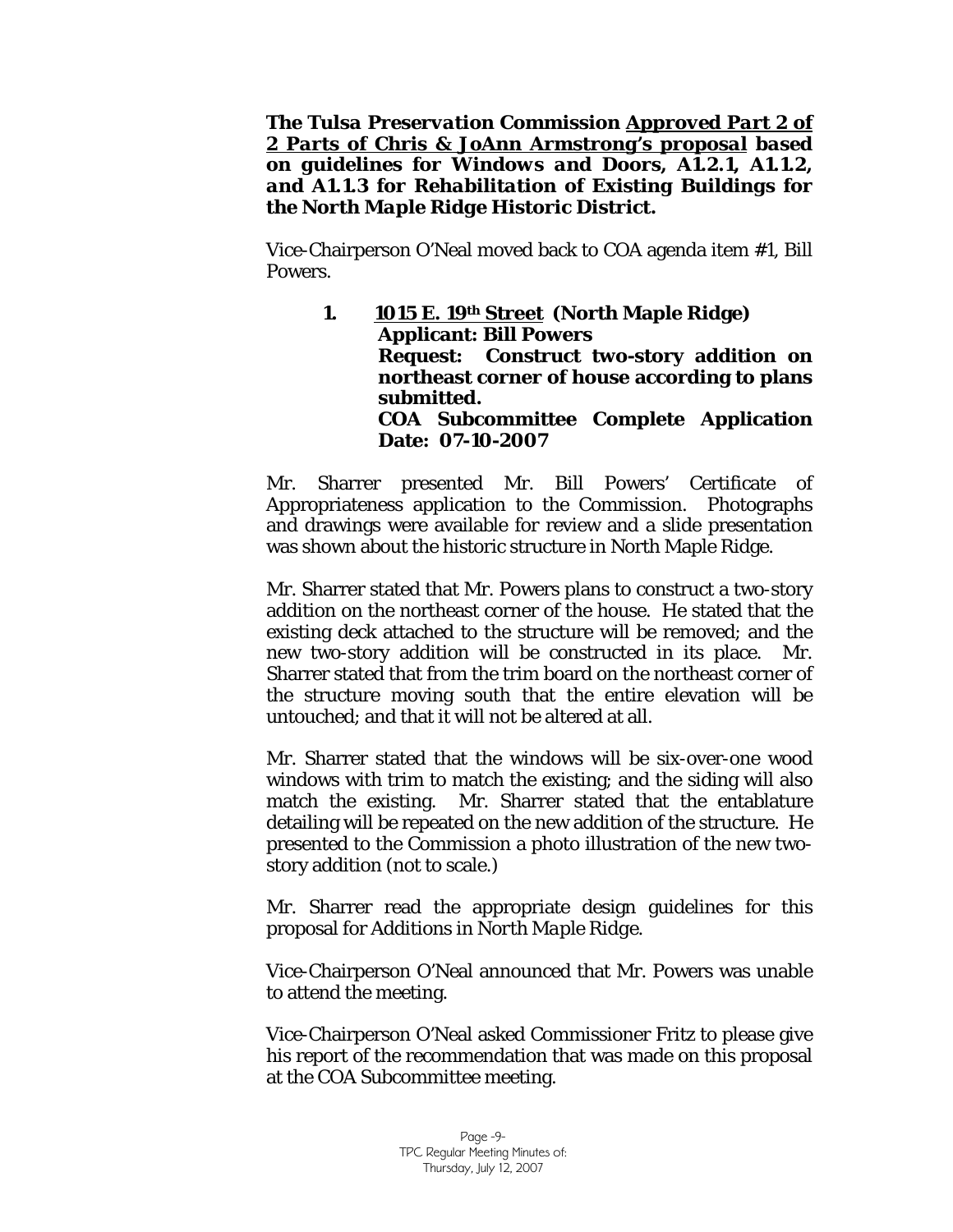Commissioner Fritz stated that the COA Subcommittee considered Mr. Powers' application to be complete after being reviewed at the July 10, 2007 meeting. He stated that the COA Subcommittee recommended by a unanimous vote to approve Mr. Powers' proposal for *Additions* in the North Maple Ridge Historic District.

Vice-Chairperson O'Neal opened the floor for a motion to be made. Commissioner Fritz made a motion to support the COA Subcommittee's recommendation to approve Mr. Powers' application. Commissioner Hodgson seconded.

Vice-Chairperson O'Neal then opened the floor to the Commission for discussion, comments and/or for any questions it may have. No one responded.

Vice-Chairperson O'Neal asked Mrs. Warrior to please call roll.

#### **Roll Call Vote to Approve Bill Powers' application w/o conditions:**

Vice-Chairperson O'Neal – Aye; Herb Fritz – Aye; Charles Gilmore – Aye; Jack Hodgson – Aye; Mary Lee Townsend – Aye; Rex Ball – Aye; Bill Andoe – Aye; Kristen Bergman – Aye; & Alice Rodgers - Aye. The motion was **Approved Unanimously by members present and voting.** 

*The Tulsa Preservation Commission Approved Bill Powers' proposal based on guidelines for General Requirements, B1.0.1, B1.0.2, and B1.0.3; Building Materials & Elements, B1.2.1, B1.2.2; and Roofs, B1.3.2 for Additions to Existing Structures for the North Maple Ridge Historic District.* 

#### **b. Caveats and Education, Part 2 – Doug Campbell**

Vice-Chairperson O'Neal has requested the records to state in these meeting minutes that: According to Article VI, Section 4 of the Rules & Regulations Governing Procedure of the Tulsa Preservation Commission (TPC) (Sec. 1052.H) that the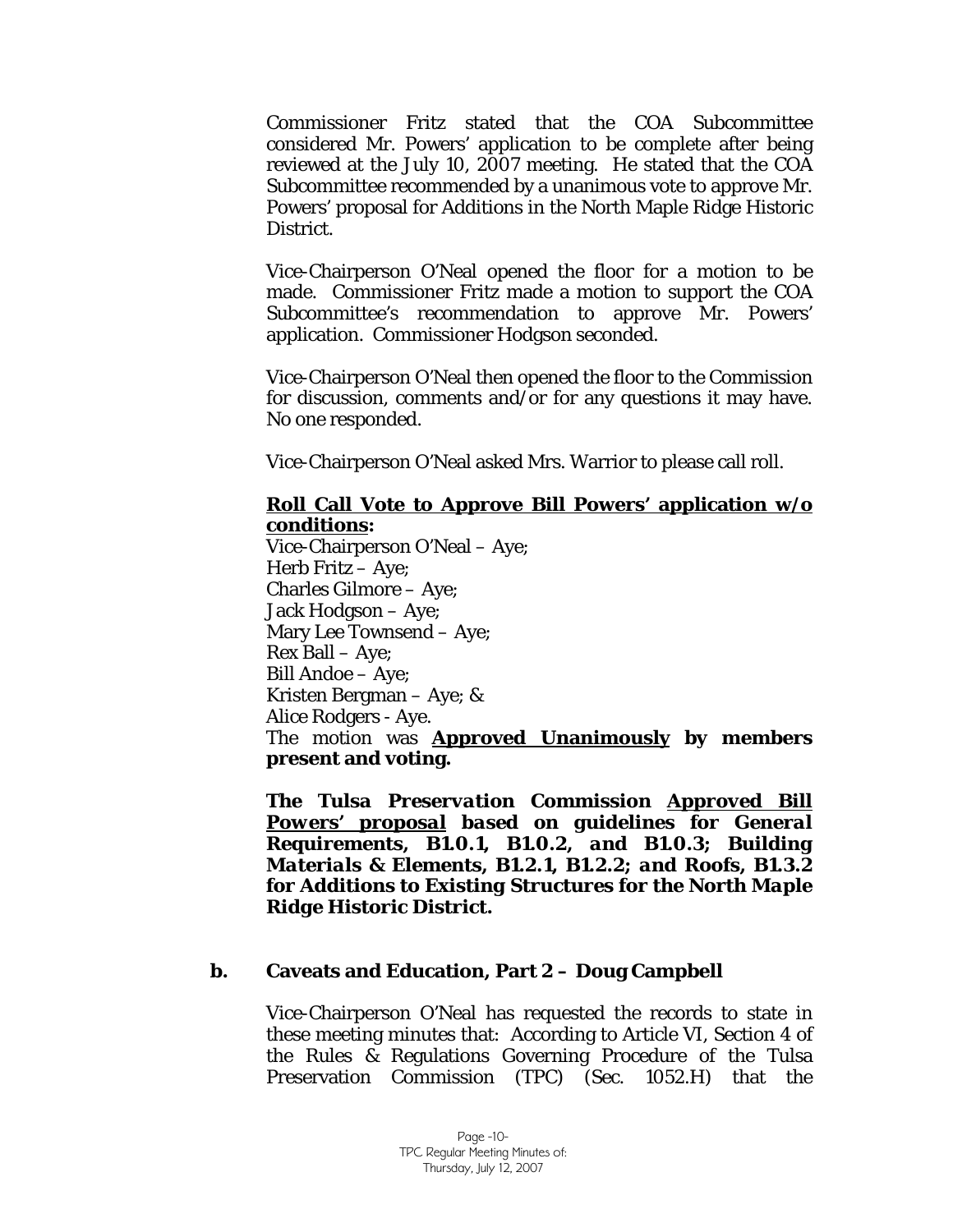Chairperson allows five (5) minutes for an applicant to present his/her comments/presentation to the Commission.

Chairperson O'Neal announced that the next agenda item on the agenda was Caveats and Education, Part 2 by Doug Campbell. Chairperson O'Neal informed Mr. Campbell that he had five (5) minutes to present his presentation to the Commission.

Doug Campbell introduced himself to the Commission. He thanked the Commission for giving him the opportunity to address it; and he thanked the Commission for recently honoring the Wallace Engineering Building in the Brady Heights District.

Mr. Campbell stated that he would like to relate to the Commission about his personal experience over the past few years and offer some suggestions that he feel would help.

Mr. Campbell stated that some of them knew that in February, 2005 that he paid a visit to the office of the Tulsa Preservation Commission to inquire about a vacant lot at 1608 South Detroit. He stated that he had been told by realtors that the City of Tulsa did not show the property within the HP overlay zoning. Mr. Campbell stated that the TPC staff, at the time, emphatically confirmed that the property was not within the HP overlay, and provided maps and legal descriptions published by the TPC and the City of Tulsa website which also displayed the information.

Mr. Campbell stated that three (3) weeks after he had purchased the property that he received a call from the same TPC staff stating that the TPC maps and legal descriptions were incorrect. That according to INCOG, that the property had been zoned HP in 1993. Mr. Campbell stated that this was the beginning of a period lasting over two (2) years that was very unsettling and costly for him. He stated that he is happy to report that he finally sold the Property this past month. He sold the property for what he had paid for it originally. Mr. Campbell stated that it cost him approximately \$20,000.00 in closing cost, legal and architectural fees, taxes, maintenance, and interest expense, as well as lost productivity and many sleepless nights.

Mr. Campbell stated that he went into this experience with the illusion that government was fair; and had the best interest of citizens at heart. He added that he suppose at this point that he is also celebrating a healthy loss of naivete'. Mr. Campbell stated that he has spent over 35 years of his design career working on the renovation and restoration of historic properties in Tulsa and elsewhere, including Villa Philbrook, the Philtower, the Skelly and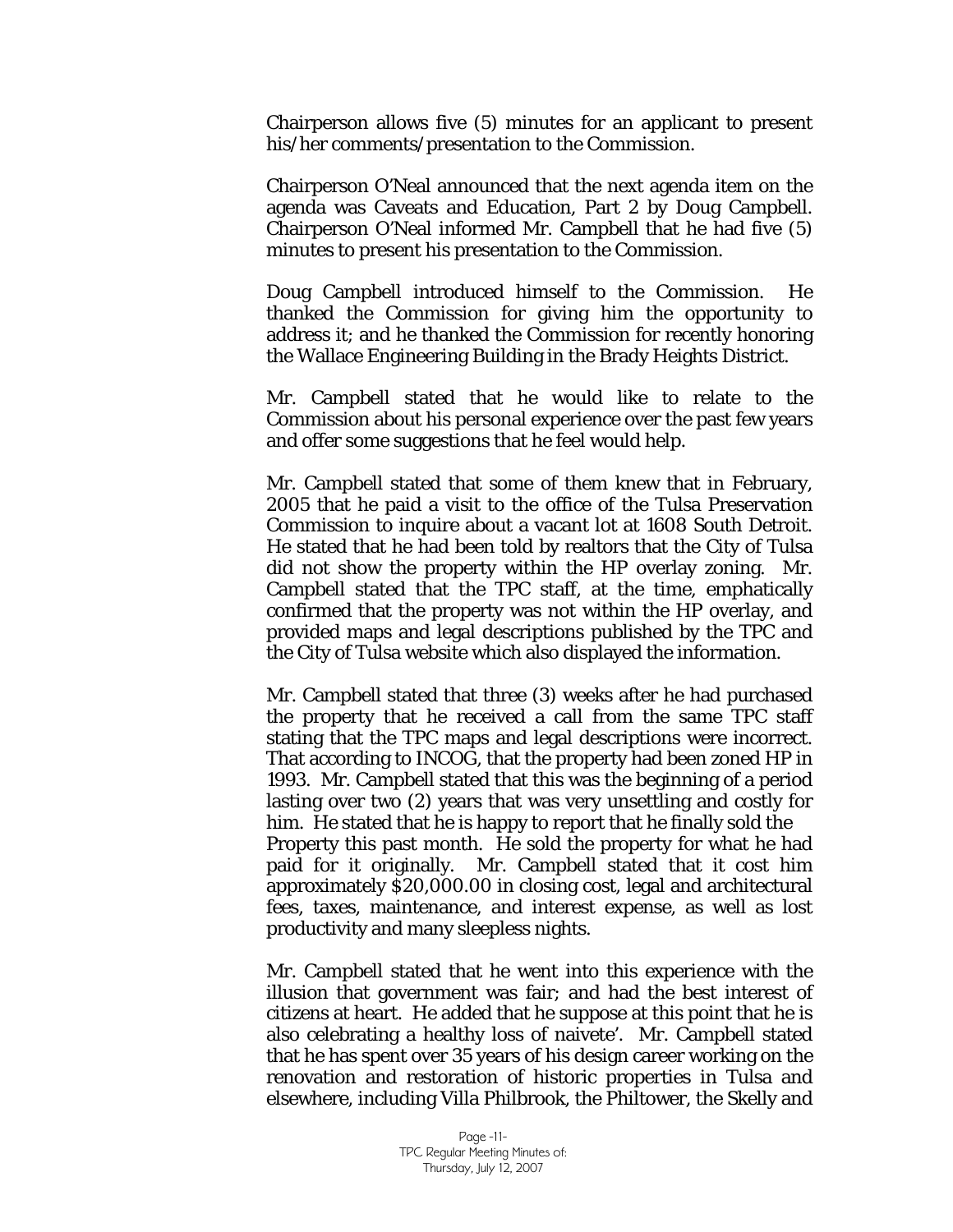McBirney Mansions, and Harwelden, to name just a few. He stated that he has never personally owned a structure built after 1927; and that he knows and understands historic properties. He firmly believes in preserving and reinvigorating worth historic structures.

Mr. Campbell expressed his interest to the Commission about the first meeting that he had attended of the TPC in April, 2005 regarding another applicant's proposal requesting to place a sidewalk with a curve in his front yard by stating that historic sidewalks don't have curves. Mr. Campbell believes that the applicant was being chastised by one of the commission members, even though the applicant's proposal was approved. He believes that this was a case of misinformed commissioner, stating his opinion, not based on fact, since a quick tour of North Maple Ridge would prove otherwise. Mr. Campbell stated that the staff and the members of the commission at the time sat mute giving creditability to his comments. He said that he knew then there was a problem.

Mr. Campbell stated that this spring, a seasoned Real Estate agent with a major firm in Tulsa called him and asked him if he was interested in purchasing a house that she had just listed in the 1600 block of South Madison. Mr. Campbell explained to her that he wasn't interested in owning anything with HP overlay. He stated that the Real Estate agent emphatically stated that the property was not in Maple Ridge; but that it was in Morningside Addition. Mr. Campbell stated that he told her that might be true, but the property was in HP overlay zoning, and of that he was very sure. Mr. Campbell came to realize that the listing Realtor agent for this property didn't have a clue what HP overlay zoning was, much less the significance of owning a piece of property with overlay restrictions. Mr. Campbell stated that after he had this conversation with the Realtor that he feels strongly that all Tulsa Realtors should be fully informed as to HP overlay zoning so that any buyers in the future do not experience what he has over the past two years.

Mr. Campbell stated that he was very happy to see that the new and improved TPC website has zoning caveats and links to INCOG maps and information. He added that he would have never purchased his vacant lot had he been given the correct zoning information by the TPC staff at the time or the realtors involved, or if he had simply been referred to INCOG. Mr. Campbell stated that he has learned much from this process and as a citizen has a few suggestions: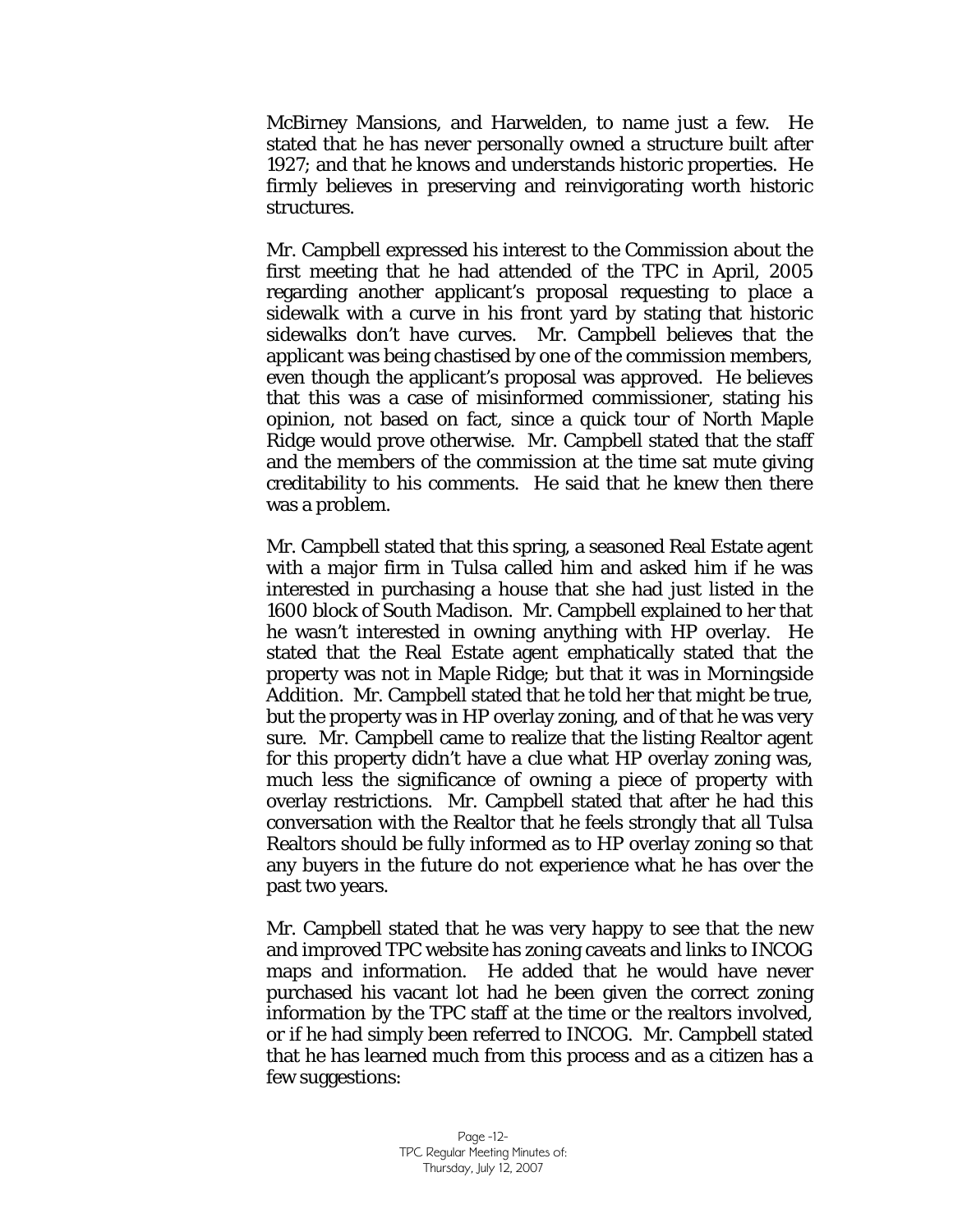- ◊ To plead with the TPC to make a difference by working with the Realtors Association and the City to educate realtors and the public about the extent and implications of HP overlay zoning; &
- ◊ To plead with the TPC to educate the TPC members and staff to what progressive, thriving cities are doing in regard to coexistence of new construction within historical areas.

Mr. Campbell stated that he hope we do not fossilize Tulsa, like a certain Belvedere, and perhaps in the process contribute further to the decay of our inner core. Stewardship requires vigilance. He closed his presentation by asking the Commission to please make a positive difference for the future of our city.

Chairperson O'Neal asked the Commission if it had any questions or comments for Mr. Campbell regarding to his presentation.

Professional Real Estate Commissioner Hodgson, stated that he would like to comment on the Realtor's point of view. Commissioner Hodgson stated that, in fact, they have made the improvements on the website for public site. He stated that he and staff have made an effort for (realtor) membership to be aware of all the information that they have available. Commissioner Hodgson stated that maps are also available on the Tulsa Preservation Commission website.

Commissioner Hodgson stated that there are over 4,000 real estate agents in Tulsa, and when meetings are scheduled to update these agents about historic preservation, HP overlay zoning, etc., that only 30-40 agents show up. Commissioner Hodgson stated that Mr. Campbell's experience has brought some exposure to this matter; although they're trying to make every effort to get the information out to the public.

Commissioner Hodgson stated that the brokers are really responsible for the training of their individual sales associates. He stated that there are a number of over 400 brokers in Tulsa; and that more than half of those 400 brokerages are one-man shops. Commissioner Hodgson stated that we just have to understand that most of the transactions are done by the larger brokerage companies that have more active sales associates. He stated that the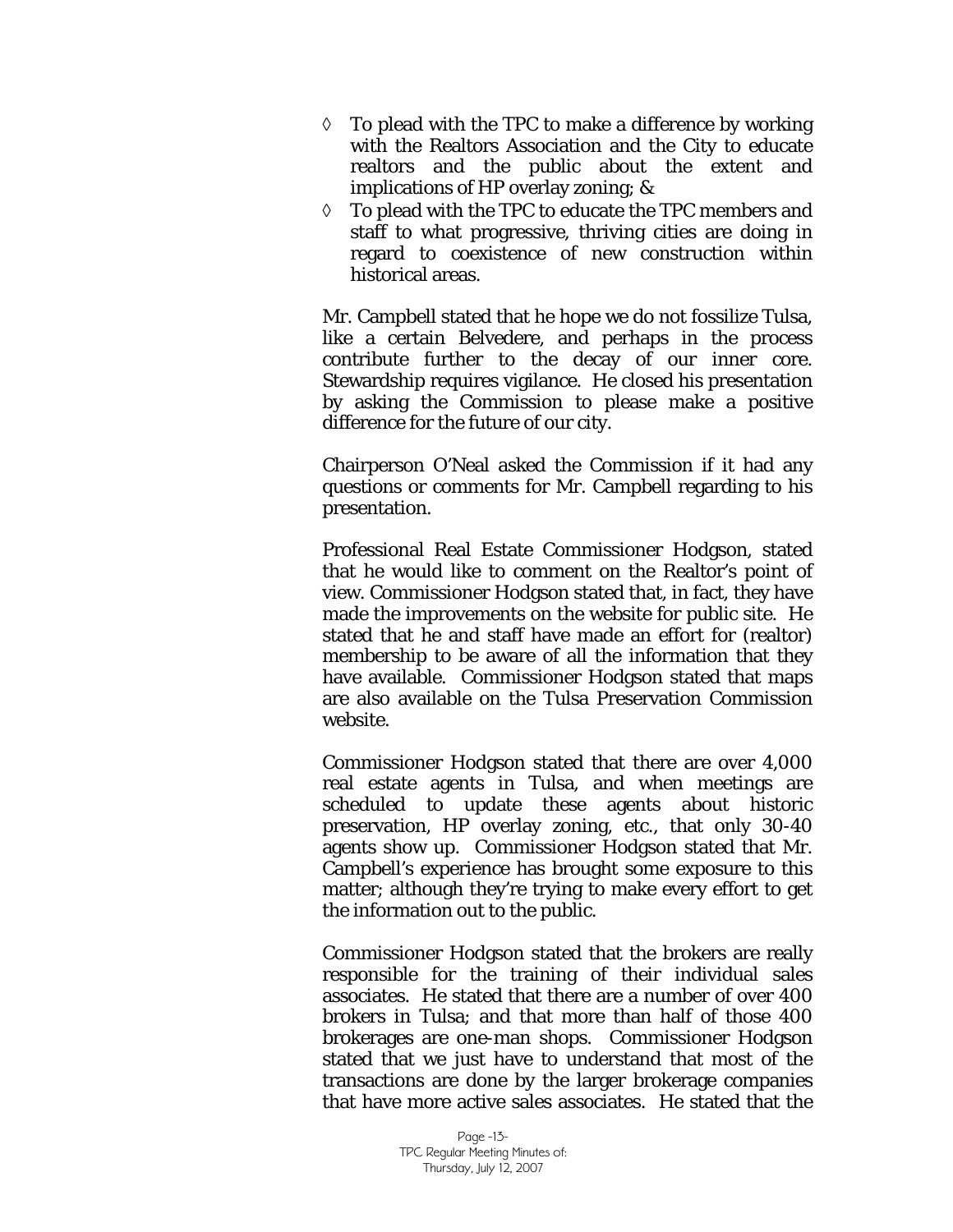larger brokerage companies deal with the public that actually do brokerage rather than to deal with their own rights compared to what the smaller brokers do. He stated that they will continue to have their meetings twice a year; and that the brokers are scheduled to have twice a year training sessions to inform their sales associates on the most current information in real estate.

Commissioner Hodgson stated that there is a 3-page State required disclosure document that any property that is involved in any transfer with the involvement from a licensed realtor is information that can be found on this document. He stated that the only responsibility that the sales associate has when selling a piece of property to the new owner(s) is to make sure that the seller has the document to fill out. Commissioner Hodgson stated that it's not the sales associate's position to even determine if this document is completely filled out; or if it's accurately filled out. Commissioner Hodgson believes that this disclosure document should be filled out completely and accurately; but that most of the time, it's not. Commissioner Hodgson assured Mr. Campbell that MLS will continue to make every effort on his part to get the information out to the public about HP overlay zoning and other important information about historic preservation.

Commissioner Bergman thanked everyone for their comments. She stated that one of the things that they're doing in the Outreach Committee is putting together programs that they can do for Outreach, specifically for realtors, as well as for homeowners to give them better education. Commissioner Bergman stated that they are going to start this program very soon. She stated that they are going to have speakers go to some of the realtor companies and show them what HP overlay zoning is; and why it's important for them (the realtor) to let the homeowner know about HP overlay zoning.

Commissioner Fritz stated that he believes that all of this is good and important; but that he doesn't believe anything would have helped Mr. Campbell's case. He stated that in all the years that he has served on this board that he has never been asked to step outside his role as a commissioner, except when the Mayor's Office asked him to. Commissioner Fritz stated that the Mayor asked him to work directly with Mr. Campbell to help him. He stated that it all boiled down to the properties that Mr. Campbell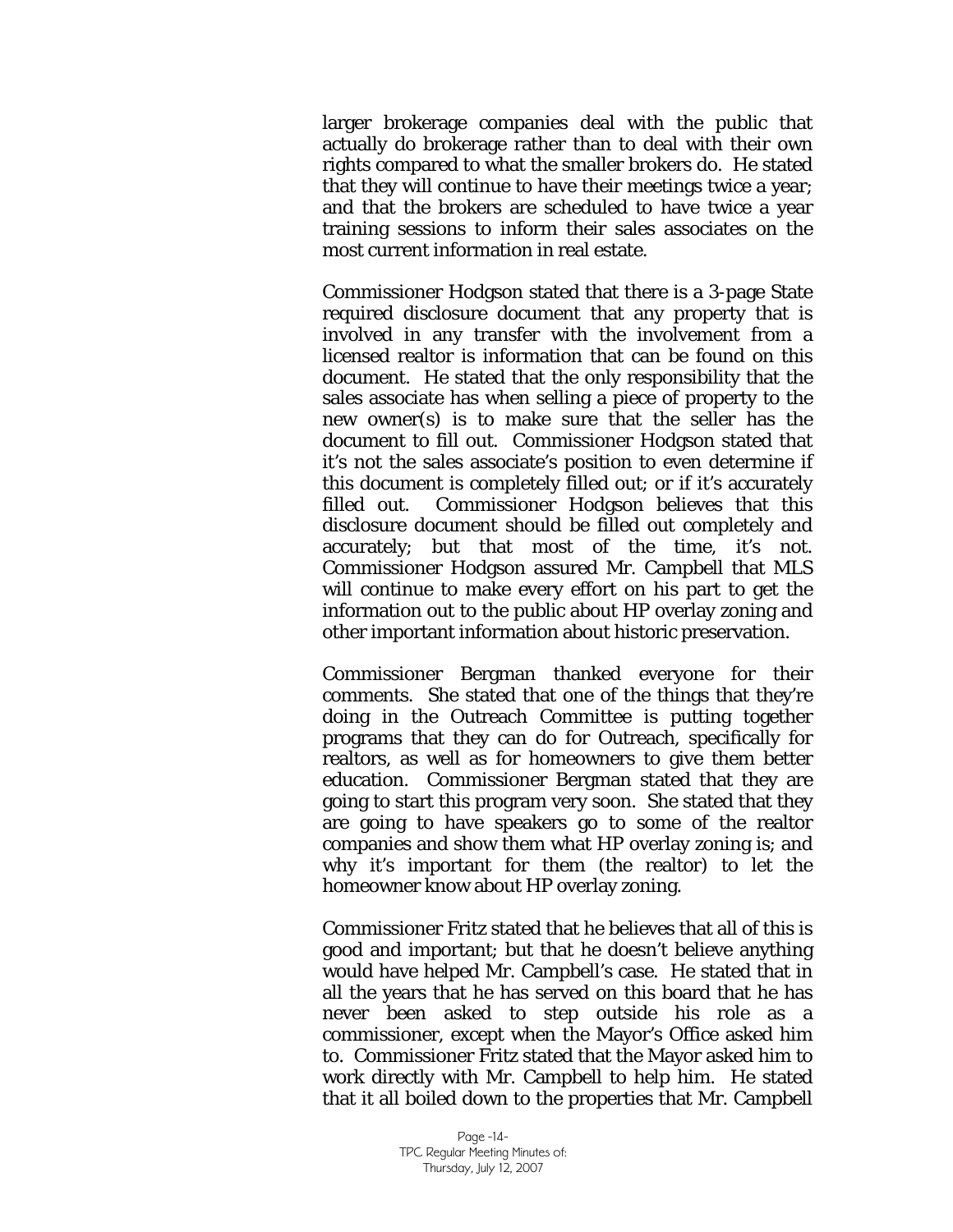purchased thinking that these properties were not in the HP overlay zoning when he was told that they were not, according to the map, but they were included. Commissioner Fritz stated that the only thing that could have helped Mr. Campbell at that time was a correct map showing that the properties were included.

Commissioner Townsend stated that the point is well taken; and that she believes that we need more realtor education.

## **c. Rules & Regulations –**

Commissioner Gilmore reported that the ordinance regarding the INCOG maps has been filed with the Tulsa County Court Clerk Office. He stated that any time that a property is sold in the HP overlay zoning area that that will now be included with the abstract. Commissioner Gilmore stated that if the buyer has an attorney, that by law, the attorney will have to examine the abstract and inform the buyer if the property is located in an HP overlay zoning area. Commissioner Gilmore stated that at this point, all the HP zoned districts are now filed and this information should be available in the abstract.

# **d. Program Planning & Neighborhood Conservation** –

David Breed, Liaison for Southwest Historic Society and Red Fork Main Street stated that two (2) years ago Southwest Tulsa Chamber Historical Society had applied to go through the process to become a Main Street program in an urban setting, which there are three (3) that exist in Oklahoma City. He stated that the State Capital approved their application on June 1, 2007. Mr. Breed stated that a Red Fork Main Street Program Manager was hired; her name is Katie Davis; and that he will invite Ms. Davis to the next TPC meeting for the Commission to have the opportunity to meet her.

Mr. Breed stated that in September, 2007, an office will be established on Southwest Blvd., for the Red Fork Main Street program. He stated that the new program manager and members of the board then attended, as it is required, two (2) or more days of the Statewide Historic Preservation Conference in early June, 2007; and TPS staff met Ms. Davis at that time. He stated that there was the Statewide Basic Training for new Main Street Programs in late June, 2007 in Oklahoma City; and last Monday night (July 9, 2007) they had the on-site training in Tulsa of the Committee Training Session conducted by the Oklahoma City Main Street staff. Mr. Breed stated that they're making progress;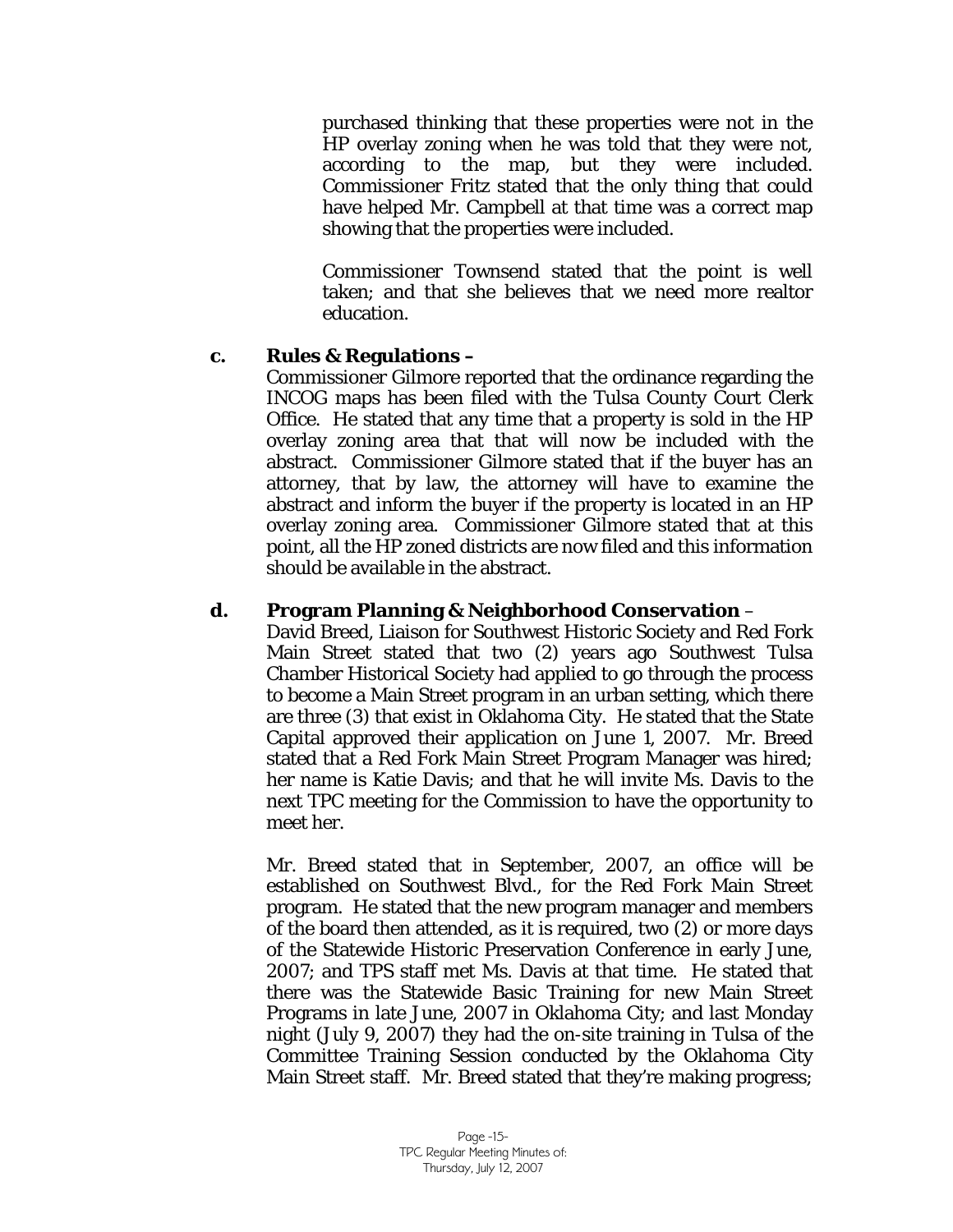and that he hopes that the Commission will be hearing more about the new Main Street program on weeks to months ahead.

Commissioner Ball reported that the Outreach Committee will be meeting tomorrow (07-13-2007) morning; and that everyone is welcome to join them.

 **i. Discussion of presentation to EDC – Rex Ball**  Commissioner Ball stated that he met with Don Himelfarb, the Economic Development Manager of the City of Tulsa. He stated that they discussed that they were trying to present to the public; and to the groups that he represent a positive aspects of their efforts opposed to those things that are negative. Commissioner Ball stated that he had related to Mr. Himelfarb that he had had the same conversation with the editorial of the Tulsa World and that their conversation had gone well.

> Commissioner Ball stated that Mr. Himelfarb suggested that the Tulsa Preservation Commission meet with his board. He stated that Ms. DeCort has a pending meeting date probably around the latter part of August, 2007 or the first of September, 2007 whenever their board may have an available meeting date because their board has pretty crowded agendas. Commissioner Ball stated that Ms. DeCort wanted to wait until they had an agenda created so that the Tulsa Preservation Commission will have time to prepare for a good presentation. He stated that the presentation has to be to the point; and that it's no longer than fifteen minutes.

> Commissioner Ball stated that he and Mr. Himelfarb wanted to start off the discussion by asking the Tulsa Preservation Commission what the Commission would like to have on the agenda. Two (2) obvious agenda items that he and Mr. Himelfarb would like to have on the agenda are:

> > ◊ To present to the Commission the incentives that the City of Tulsa already has for working in an historical contact; &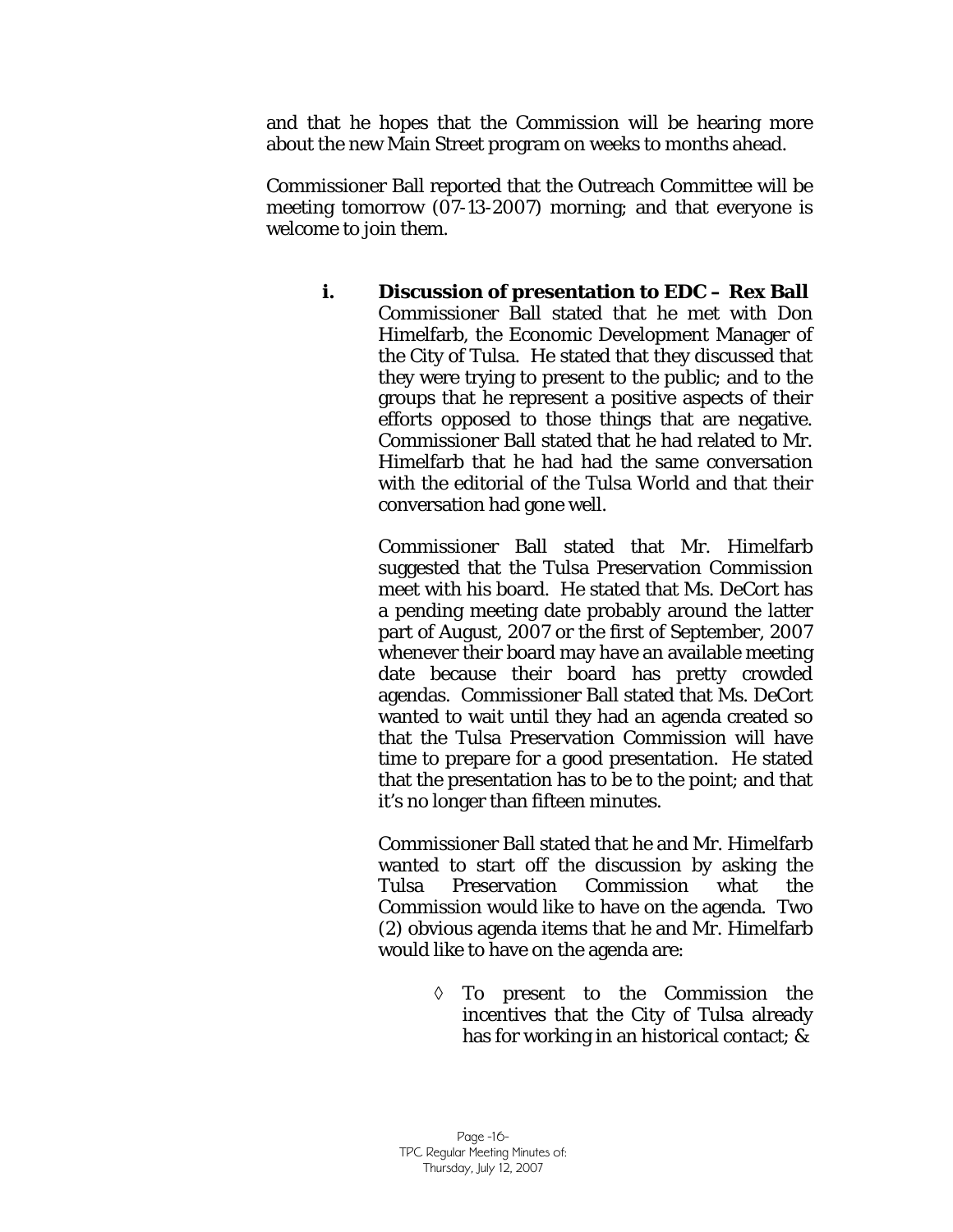◊ The reasons for preservation relating to all the things that the Commission talks about regularly.

#### **ii. Discuss Potential and Expected Demolitions – Rex Ball**

Commissioner Ball stated that it has occurred to him that since the Commission has been asking homeowners over the City to not tear down their house or building unless they don't have any use for it; that the City of Tulsa should take the leadership of it. Commissioner Ball asked the Commission if he could have the Commission's permission to work with the City Council to develop a resolution that would go before the City Commission. He believes that the City of Tulsa should not demolish any buildings under its ownership without having a feasibility study for its possible reuse.

Chairperson O'Neal gave Commissioner Ball permission to work with the Legal Council to develop a resolution on potential and expected demolitions in the historic neighborhood districts. No Commission action was taken on the matter.

#### **4. Staff Report**

Ms. DeCort reported that next Tuesday, July 17, 2007 that staff is attending a Summer Gifted Youth Program giving presentations to 5th, 6th and 7th graders about Historic Preservation of Tulsa.

Ms. DeCort reported that on Thursday, July 19, 2007 that the State Historic Preservation Office (SHPO) Historic Preservation Review Committee will be reviewing all five (5) of the national register nominations at 10:00 a.m., at the Oklahoma History Center in Oklahoma City. She asked the Commissioners if they were interested in attending this meeting/hearing to please contact her at its earliest convenience.

Ms. DeCort reported that she would like the Commissioners to review the "Benefits of Preservation" and "Goals and Policies" sections of the Tulsa Preservation Commission Resource Document Plan and get with her within the next week or so, if anyone would like to add anything to it.

Ms. DeCort reported that the National Historic Preservation Conference is coming up in October, 2007; and if anyone has not seen the brochure that she have some; or if anyone is interested in attending this conference to please contact her.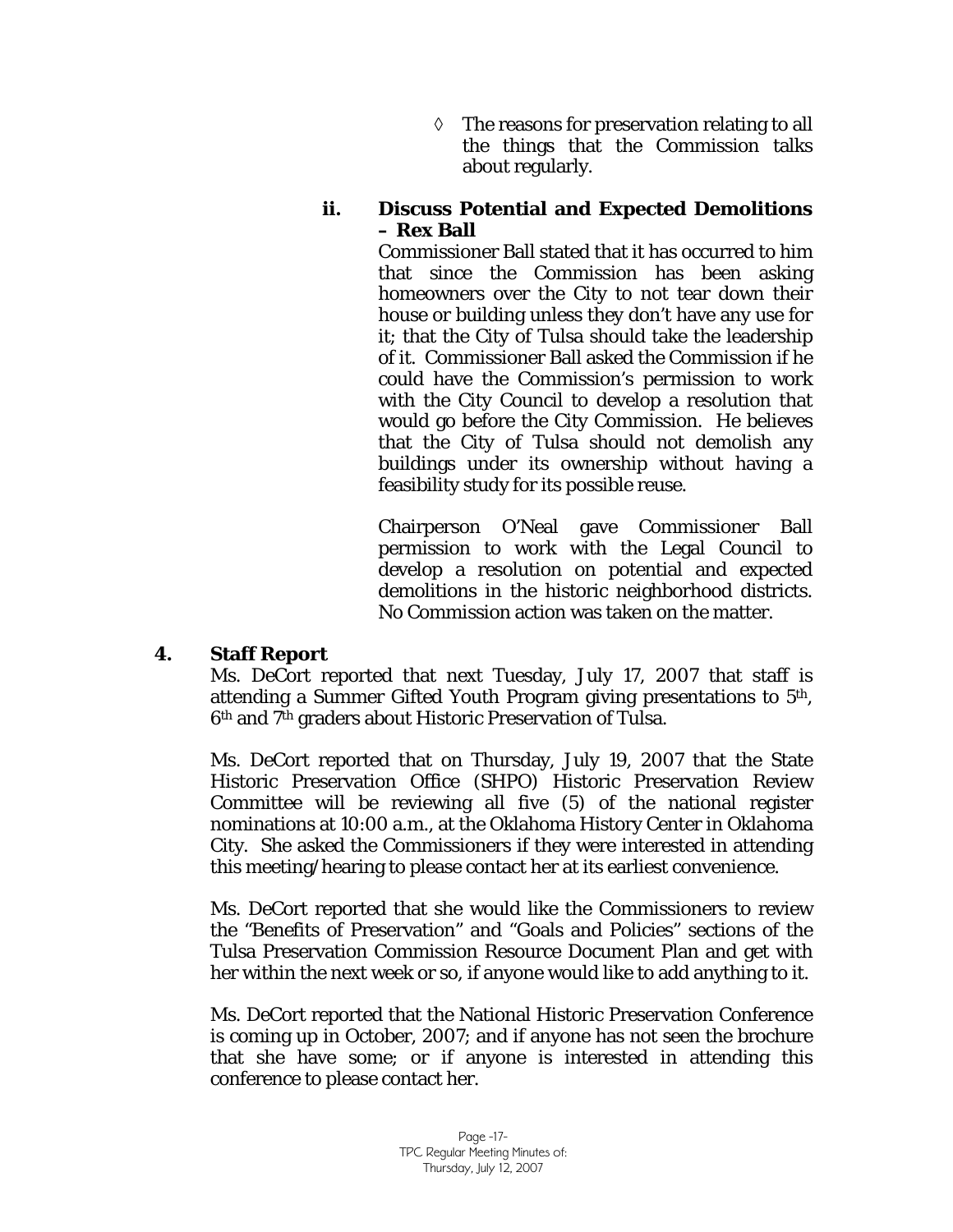Ms. DeCort reported that Paul "Chip" Atkins has appealed the decision made by the Board of Adjustment to District Court. Legal Advisor, Kurt Ackermann added that District Court hears everything all over as a brand new case. He stated that additional evidence that wasn't heard at the Board of Adjustment meeting or at the Tulsa Preservation Commission (TPC) meeting can also be presented before the judge for review.

Mr. Sharrer reported that he has outlined the highlights of traffic statistics for the Tulsa Preservation Commission website from April, 2007 to June, 2007 for the past 3 months. He stated that the trends are very positive across the board, and that the most popular pages were with the blog and the automated news feed. He distributed a copy of the website statistics to the Commission for their review. Mr. Sharrer reported that the TPC website in June, 2007 received 7,604 site visits; 5,716 site visits in May, 2007; 5,088 site visits in April, 2007; and in March, 2007, we received 4,861 site visits. The Commission was very impressed in the number of site visits that the Tulsa Preservation Commission's Website was getting.

## **5. Chair Report**

V-Chairperson O'Neal reported that Chairman Turner was unable to attend this regular meeting; although he wanted the Commission to know the results from the decisions that were made by the Board of Adjustment on the Richard Winn and Paul "Chip" Atkins' appeal cases. Ms. DeCort reported that the Board of Adjustment denied Mr. Winn and Mr. Atkin's appeals. She stated that the Board of Adjustment believed after reviewing all the information that was presented to it; that the Tulsa Preservation Commission had properly followed the rules and regulations accordingly. Legal Advisor, Kurt Ackermann reported that to his knowledge Mr. Winn did not file an appeal to the Board of the District Court; but Mr. Atkins did.

**6. Absence Report** 

None.

# **7. Communications**

Commissioner Bergman suggested to the Commission and to staff that she would prefer if staff would not use acronyms in future Regular or Special Meeting Minutes; and that the words should be written out.

Commissioner Bergman announced that the Tulsa Foundation for Architecture that sponsored the 2007 Downtown Living Tour last month was a great success. She stated that her house was included on the tour; and that over 600 people toured her house that weekend. Commissioner Bergman thanked Mr. Sharrer for putting together some before and after